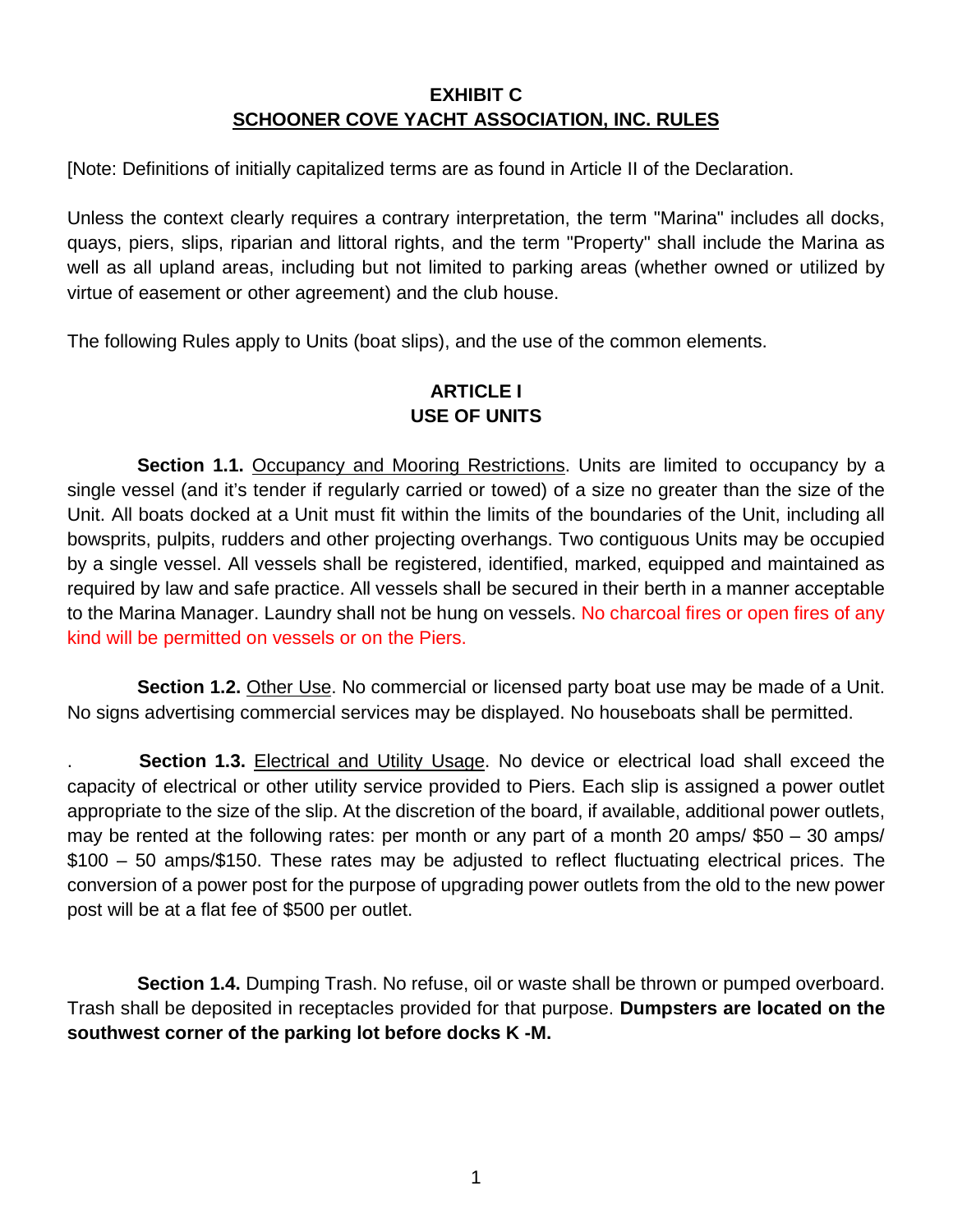**Section 1.5.** Condition of Boats. Boats shall be in a well maintained, seaworthy condition, properly registered, able to put to sea on their own power, and not constitute a fire hazard, or the boat shall be removed from the Marina. Tenders and skiffs shall be stored on board larger vessels or stored on dinghy docks or in the water as directed by the Marina Manager or the Executive Board. Dinghies must be properly tied and out of the way of traffic areas.

 **Section 1.6.** Preparation for Hurricanes or Other Storms. Every boat owner should make every effort to reduce the boats exposure to the wind by removing all unnecessary gear above deck that can increase windage and become projectiles.

**Section 1.7.** Procedures for Transient Boat Use of Docks for Protection During Severe Storms. Dock owners allowing boats not normally moored in the marina to use their docks during storm conditions must provide the Marina Manager or a SCYA Board member the boat owner's emergency contact information for the boat using their dock.

- Marina employees and directors can assign boats to vacant docks in the marina for boats seeking mooring space before or during high windstorms.
- Boats using the dock during projected high windstorms must comply with Section 5.2 Rules of Insurance and Section 5.4. Required Insurance Coverage.
- Boats temporarily docked in the marina are expected to leave immediately following a storm.
- The Association will be held harmless for any damage that might occur during a high wind or storm event.

# **ARTICLE II USE OF MARINA LIMITED COMMON ELEMENTS**

**Section 2.1.** Use of Slips, Floats, Walkways and Piers ("the Piers"). The Piers shall be kept neat and clean. All lines and hoses shall be left coiled and out of traffic areas. No personal property except for steps may be left on the Piers except when loading or unloading. There shall be no obstructions of Piers. Storage boxes shall be white in color, not more than 72" long x 24" wide x 24" high and of a type as made by The American Dock Box Company or equal. Homemade boxes and corner boxes will not be permitted. Boxes can only be placed on designated docks and must be approved by the Executive Board. Piers shall not be painted or decorated without the approval of the Executive Board.

**Section 2.2.** Proper Use. Common Elements shall be used only for the purposes for which they were designed. No swimming, diving, fish cleaning, biking, roller skating, roller blading or other such activity shall be permitted on or from the Piers. No person shall commit waste on the Common Elements or interfere with their proper use by others, or commit any nuisances, vandalism, boisterous or improper behavior on the Common Elements which interferes with or limits the enjoyment of the Common Elements by all others.

**Section 2.3.** Advertising. No advertising or soliciting will be permitted on any boat within the Marina without the approval of the Executive Board.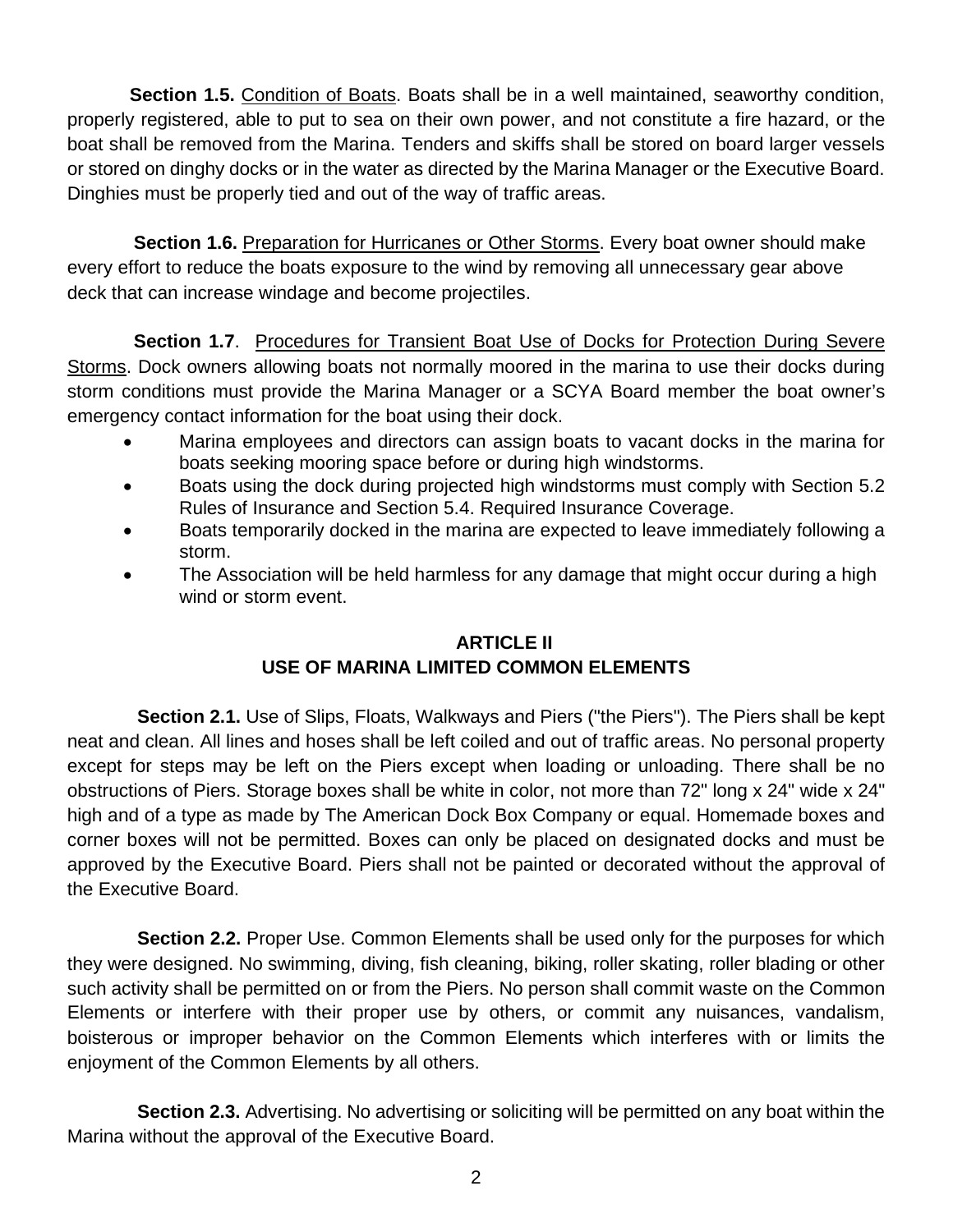**Section 2.4.** Fuel. Transporting of gasoline or other flammable liquids over docks is not permitted except in approved containers. Smoking while refueling a vessel is not permitted and engines must be turned off. The refueling of boats shall comply with the National Fire Codes (NFPA).

### **ARTICLE III ACTIONS OF OWNERS AND OCCUPANTS**

Section 3.1. Annoyance or Nuisance. No noxious, offensive, dangerous or unsafe activity shall be carried on in any Unit, or the Limited Common Elements, nor shall anything be done therein either willfully or negligently, which may be or become an annoyance or nuisance to the other Unit Owners or occupants. No Unit Owner or occupant shall make or permit any disturbing noises by himself, his family, servants, employees, agents, visitors, and licensees, nor do or permit anything to be done by such persons that will interfere with the rights, comforts or convenience of other Unit Owners or occupants. No Unit Owner or occupant shall play, or suffer to be played, any musical instrument or operate or suffer to be operated a phonograph, television set or radio at such high volume or in such other manner that it shall cause unreasonable disturbances to other Unit Owners or occupants. Engines and generators will not be run at the Pier in excess of one half hour at a time. Halyards must be tight and tied away from the mast.

**Section 3.2.** Compliance With Law. No immoral, improper, offensive or unlawful use may be made of the Common Interest Community and Unit Owners shall comply with and confirm to all applicable laws and regulations of the United States and of the State of Connecticut, and all ordinances, rules and regulations of the Town of Stamford and shall save the Association or other Unit Owners harmless from all fines, penalties, costs and prosecutions for the violation thereof or noncompliance therewith.

**Section 3.3.** Pets. No animals, birds or reptiles of any kind shall be raised, bred, or kept in the Common Interest Community or brought on the Common Elements, other than the temporary passage of pets to vessels. Any pet causing or creating a nuisance or unreasonable disturbance, or noise shall be permanently removed from the Property upon immediate written Notice and Hearing from the Executive Board. In no event shall any dog be permitted in any portion of the Common Elements unless carried or on a leash. Pet owners are responsible for cleaning up after their pets. No dogs or other permitted pets shall be curbed on any courtyard, or close to any patio except in the street along the hurricane wall or special areas designated by the Executive Board. The pet owner and not the Marina shall be responsible for any compensatory damage to any person hurt or bitten by any dog or other permitted pet and shall hold the Association harmless from any claim resulting from any action of their pet whatsoever. Seeing-eye dogs will be permitted for those persons holding certificates of blindness and necessity (20/200 in the better eye with correction).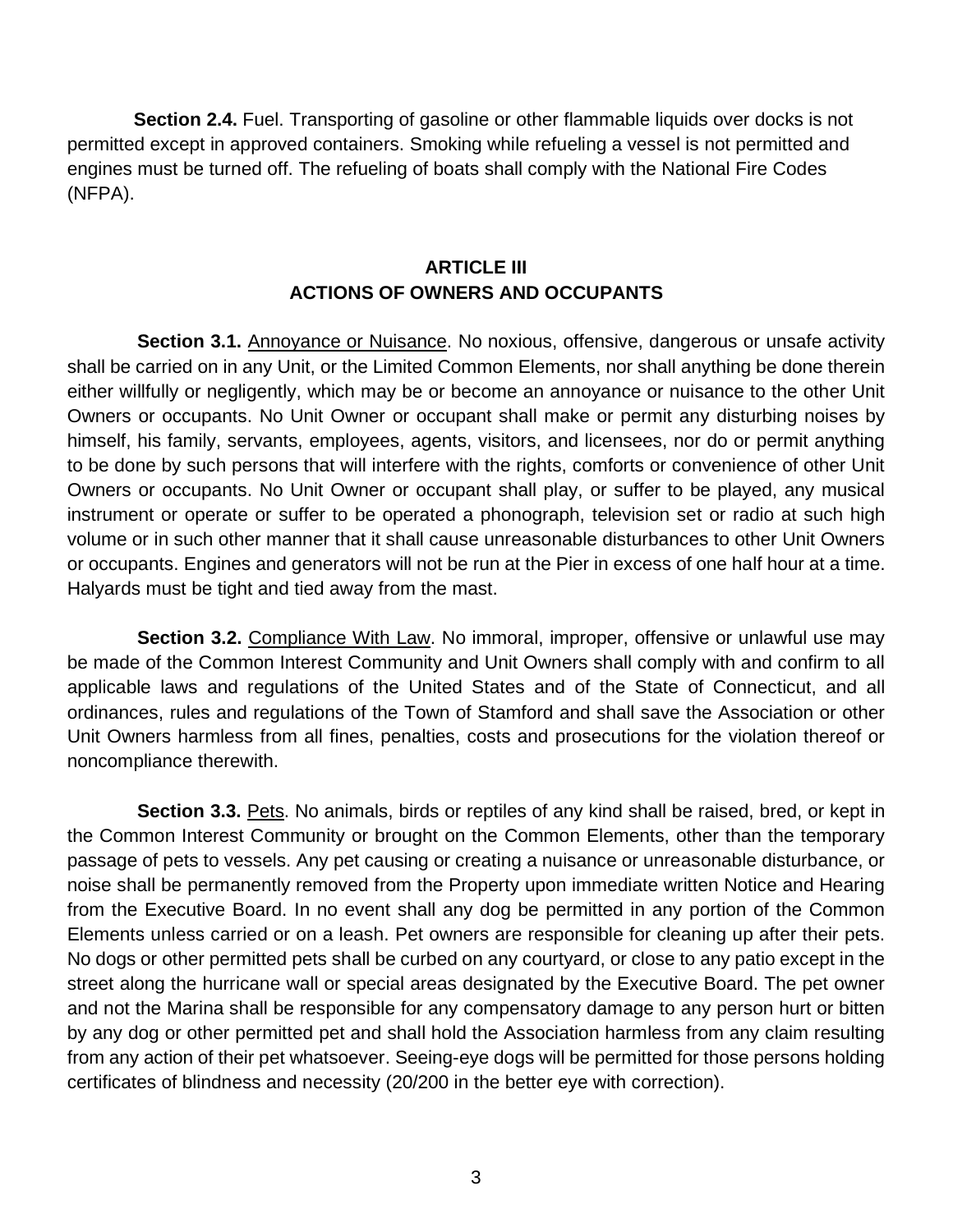**Section 3.4.** Indemnification for Actions of Others. Unit Owners shall hold the Association and other occupants harmless for their actions and the actions of their children, tenants, guests, pets, servants, employees, agents, invitees or licensees, including, without limitation, damage to other vessels.

**Section 3.5.** Employees of Management. No Unit Owner shall send any employee of the Marina Manager out of the Property on any private business of the unit Owner, nor shall any employee be used for the individual benefit of the Unit Owner, unless in the pursuit of the mutual benefit of all Unit Owners, or pursuant to the provision of special services for a fee to be paid to the Association.

#### **ARTICLE IV GENERAL ADMINISTRATIVE RULES**

 **Section 4.1.** Consent in Writing. Any consent or approval required by these Rules must be obtained in writing prior to undertaking the action to which it refers and may be added to, amended or revoked at any time by resolution of the Executive Board, subject to Notice and Comment or Notice and Hearing.

**Section 4.2.** Complaint. Any formal complaint regarding the management of the Property or regarding actions of other Unit Owners shall be made in writing to the Executive Board or an appropriate committee.

**Section 4.3.** Piers. The term "Piers" shall include the floats, walkways, gangways, pilings and all structures ancillary to the Piers.

**Section 4.4.** Inspection. The Marina Manager shall have the right to inspect all boats in the Marina to determine seaworthiness and adherence to local and Federal fire and safety requirements

**Section 4.5.** Emergency Entrance. Vessels entering the Marina during an emergency shall be reported immediately by their owners to the Marina Manager.

**Section 4.6.** Temporary Absences. Unit Owners may assign their slips, when empty, to the Association for use as guest berths.

**Section 4.7.** Unassigned Boat Slips. Unassigned Units and Moorings may be used as guest berths at rentals established by the Association, pursuant to the Declaration.

**Section 4.8.** Hold Harmless. The Association is not responsible for any losses on or damages to boats in the Marina. Each Unit Owner or occupant will be held responsible for damage which he may cause to other boats in the Marina or for damage to any structure. Any boat which may sink in the Marina shall be removed by the Unit Owner or occupant in a timely manner.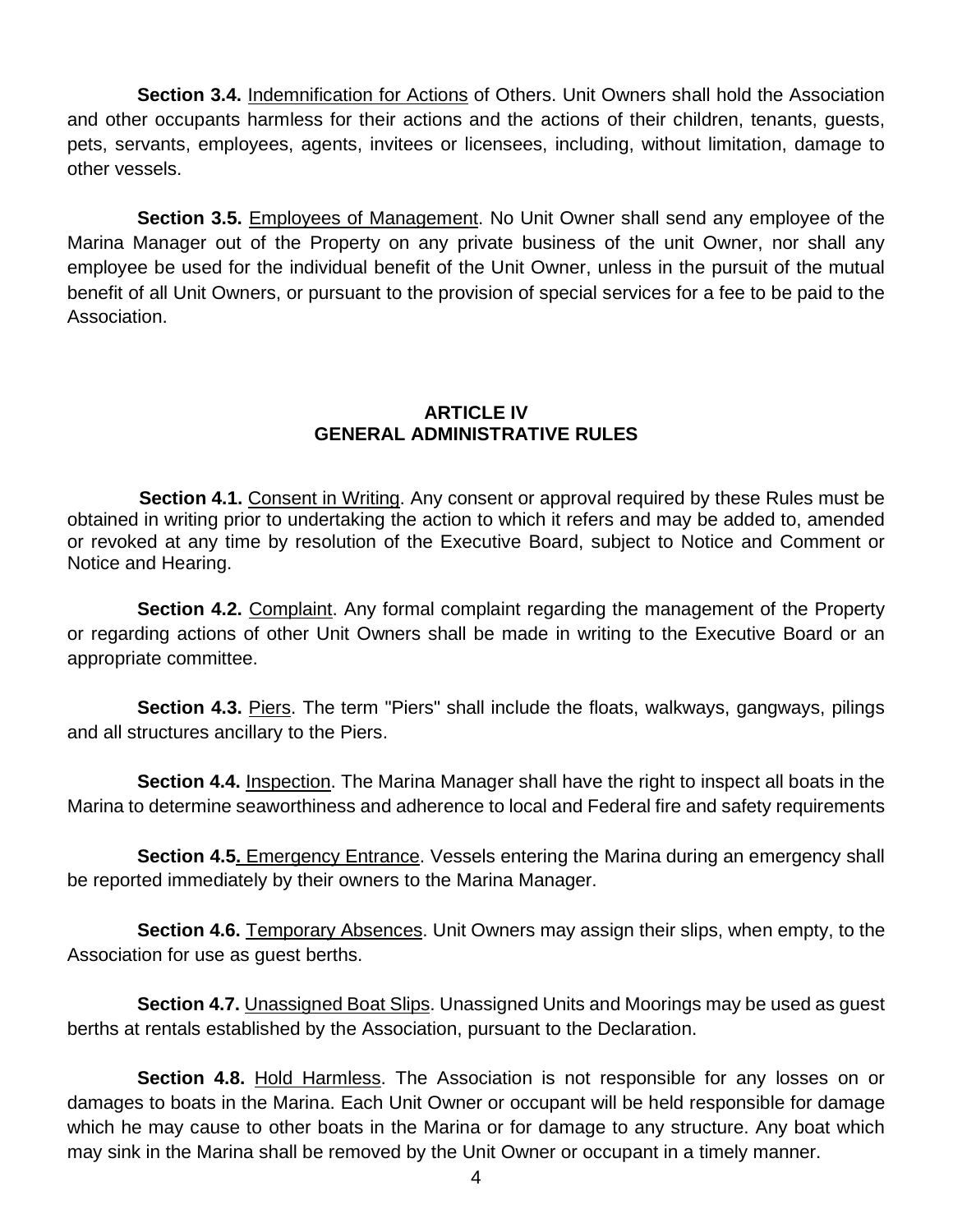**Section 4.9.** Parking. Parking is provided while you are on your boat and not for the longterm storage of your vehicle. It is limited to Unit (boat slip) Owners with deeds specifically granting parking rights, their tenants, and their guests. Restricted Units without parking rights provided in their deed shall have no parking privileges. No residential parking is permitted in the marina parking lot. Long term parking while cruising is to be limited to one vehicle per Unit which shall be parked in a lesser used part of the parking lot directly southeast of the access drive to Palmer Landing. Vehicles unattended and who have not moved for a period of three weeks and who have not made prior arrangements with the Marina Manager will be considered in violation and subject to be towed away at owner's expense. Trucks and commercial vehicles of a capacity of over one ton and having more than four wheels are prohibited in the parking areas except for temporary loading and unloading.

**Section 4.10.** Emergency Contact Data. All dock owners are required to provide the marina manager or SCYA board with a updated Owner Data Sheet providing dock owner contact and boat information as well as boat owner contact and boat information for boats leasing or using the dock. The Owner Data Sheet may be obtained online at. [http://www.scya.us](http://www.scya.us/) The completed Owner Data Sheet should be returned to the SCYA board via mail or via e-mail by April 15 of each year or within 1 day of a change of the boat using the dock.

**Section 4.11.** Resale Certificate. When a marina slip is being sold the seller must request a Resale Certificate from the Secretary. prior to the sale. Failure to do so can result with fines for both the seller and the buyer.

#### **ARTICLE V INSURANCE**

**Section 5.1.** Increase in Rating. Nothing shall be done or kept which will increase the rate of insurance of any of the Improvements, or contents thereof, without the prior consent of the Executive Board. No Unit Owner shall permit anything to be done, or kept in the Common Interest Community which will results in the cancellation of insurance coverage on any of the Buildings, or contents thereof, of which would be in violation of any law.

**Section 5.2.** Rules of Insurance. Unit Owners and occupants shall comply with the Rules and Regulations of the New England Fire Rating Association and with the rules and regulations contained in any fire and liability insurance policy on the Property.

**Section 5.3.** Reports of Damage. Damage by fire or accident affecting the Common Interest Community, and persons injured by or responsible for any damage, fire or accident must be promptly reported to the Manager or a member of the Common Interest Community by any person having knowledge thereof.

**Section 5.4.** Required Insurance Coverage. It is recommended that the owners of all boats moored in the marina carry sufficient liability insurance to protect themselves, adjacent boats and the marina infrastructure from loss due to damage caused by their boat. It is expected that the larger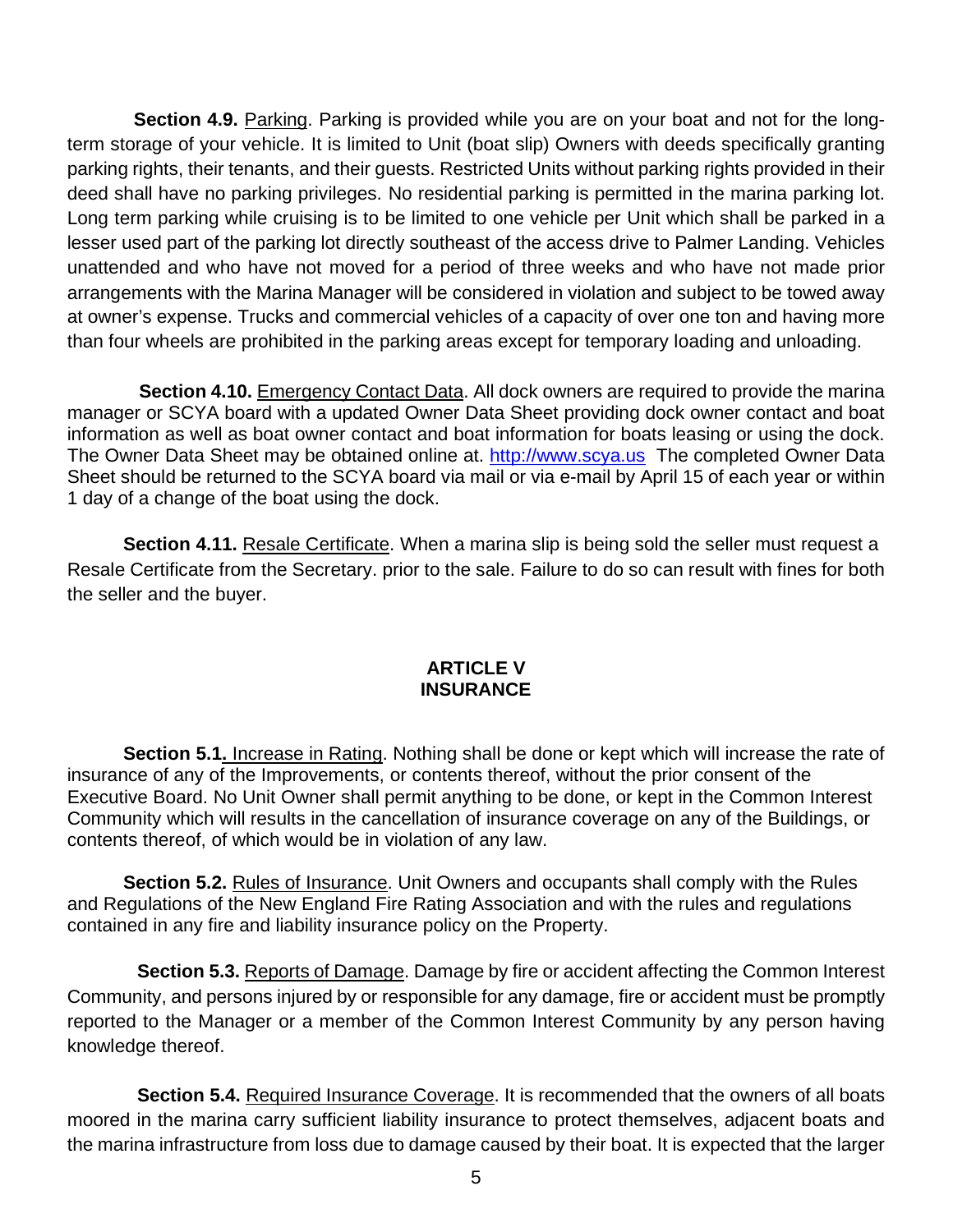boats in the marina would carry higher liability insurance than the smaller boats due to their ability to create more damage due to their size. All boats moored in the marina for any length of time (day or a full season) must maintain minimum liability coverage of \$300,000. All owners will be required to provide the SCYA Board with proof of insurance by April 15, 2013 and subsequently on the renewal date of the insurance. Boat owners must inform the SCYA board if their liability insurance is canceled for any reason. It is recommended that boat owners arrange with their insurance carrier to automatically send proof of insurance coverage to SCYA when their policy is renewed. Owners of boats moored in the marina for short periods of time must provide proof of insurance coverage to the SCYA board before arriving in the marina or on the day that they arrive in the marina. This may be done electronically by e-mailing a copy of the insurance policy to the SCYA Secretary. No boat will be allowed in the marina without the minimum liability insurance coverage.

# **ARTICI F VI RUBBISH REMOVAL**

**Section 6.1.** Deposit of Rubbish. Trash container locations will be designated by the Marina Manager or the Executive Board. Pickup will be from those locations only. Unit Owners or occupants will be responsible for removal of trash from their Units to the pickup locations. Trash is to be deposited within that location and the area is to be kept neat, clean and free of debris. Long term storage of rubbish in the Units is forbidden. Under no circumstances will oil cans, drums or the like be left on the Property. Drain oil must be recycled at a facility designated for that purpose, i.e., the City of Stamford Transfer Station. Plastic covers must also be taken to a recycle facility and not left on the Property. Recycling is made available in bins located in the parking lot parallel to the main entrance. Items should be separated and placed in the marked bins as follows:

- Newspapers. This means only newspapers.
- Bottles. Glass bottles, plastic marked with #1 or #2 and aluminum containers. All containers should be clean.
- Mixed Paper. Any kind of paper (junk mail, office or computer paper, magazines, etc.) except newspapers.

### **Please do not put plastic bags or other garbage in the recycle bins.**

# **ARTICLE VII COMMON CHARGE & FEES COLLECTION POLICY**

### **Section 7.1.** Policy on Collection of Common Charges and Other Charges and Fees.

• Common charges, special assessments (unless otherwise noted), late fees, fines and all other accruing charges are due and payable on the first (1st) of each month.